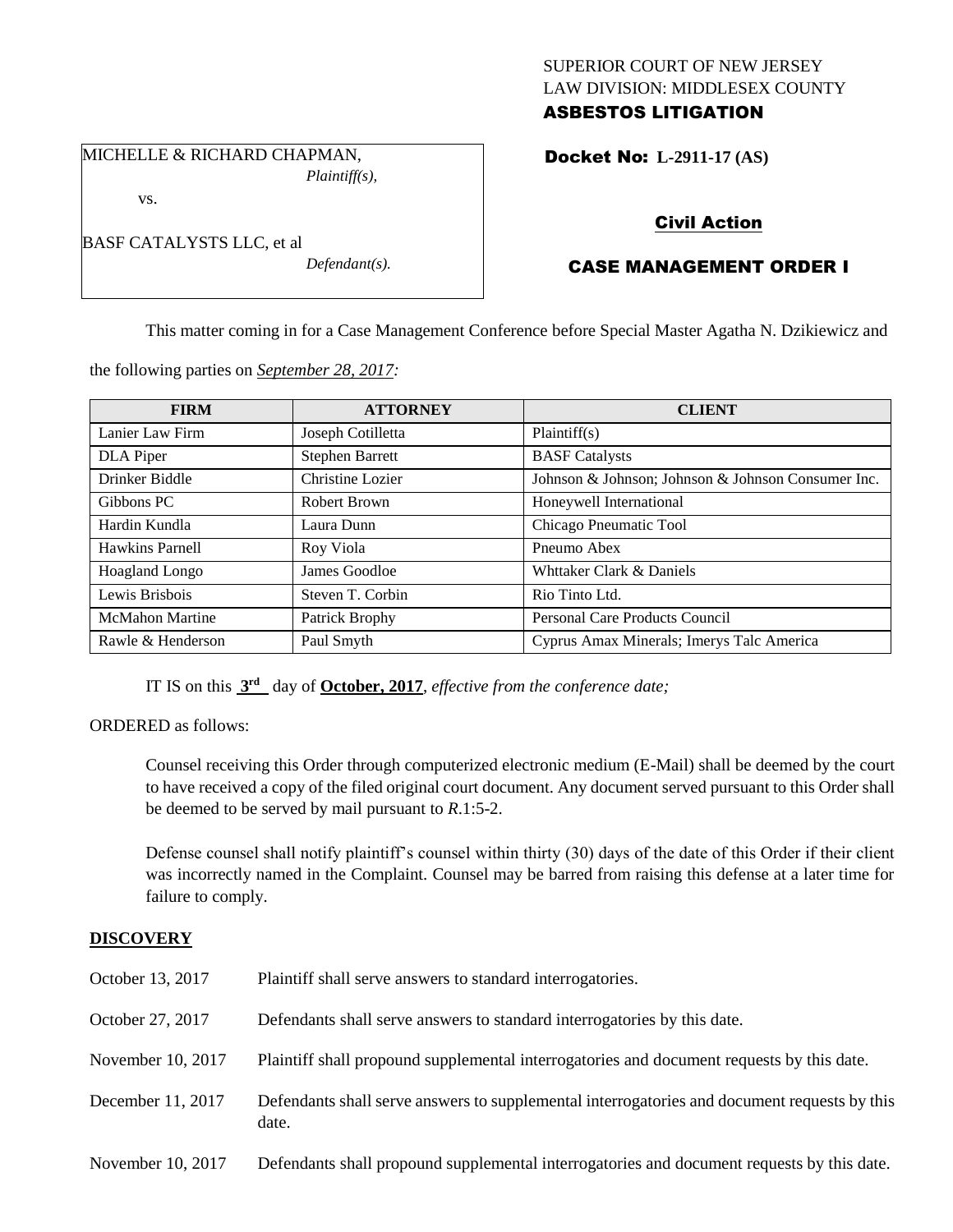| December 11, 2017 | Plaintiff shall serve answers to supplemental interrogatories and document requests by this<br>date.                                                                                                        |
|-------------------|-------------------------------------------------------------------------------------------------------------------------------------------------------------------------------------------------------------|
| January 31, 2018  | Fact discovery, including depositions, shall be completed by this date. Plaintiff's counsel shall<br>contact the Special Master within one week of this deadline if all fact discovery is not<br>completed. |
| January 31, 2018  | Depositions of corporate representatives shall be completed by this date.                                                                                                                                   |

# **EARLY SETTLEMENT**

April 20, 2017 Settlement demands shall be served on all counsel and the Special Master by this date.

#### **SUMMARY JUDGMENT MOTION PRACTICE**

| March 2, 2018  | Plaintiff's counsel shall advise, in writing, of intent not to oppose motions by this date. |
|----------------|---------------------------------------------------------------------------------------------|
| March 16, 2018 | Summary judgment motions shall be filed no later than this date.                            |
| April 13, 2018 | Last return date for summary judgment motions.                                              |

#### **MEDICAL DEFENSE**

| October 13, 2017  | Plaintiff shall serve executed medical authorizations (along with answers to interrogatories)<br>by this date.                                                                                                                                           |
|-------------------|----------------------------------------------------------------------------------------------------------------------------------------------------------------------------------------------------------------------------------------------------------|
| February 16, 2018 | Plaintiff shall serve medical expert reports by this date.                                                                                                                                                                                               |
| February 16, 2018 | Upon request by defense counsel, plaintiff is to arrange for the transfer of pathology specimens<br>and x-rays, if any, by this date.                                                                                                                    |
| May 4, 2018       | Defendants shall identify its medical experts and serve medical reports, if any, by this date. In<br>addition, defendants shall notify plaintiff's counsel (as well as all counsel of record) of a<br>joinder in an expert medical defense by this date. |

#### **LIABILITY EXPERT REPORTS**

| March 2, 2018 | Plaintiff shall identify its liability experts and serve liability expert reports or a certified expert |
|---------------|---------------------------------------------------------------------------------------------------------|
|               | statement by this date or waive any opportunity to rely on liability expert testimony.                  |

May 4, 2018 Defendants shall identify its liability experts and serve liability expert reports, if any, by this date or waive any opportunity to rely on liability expert testimony.

# **ECONOMIST EXPERT REPORTS**

- March 2, 2018 Plaintiff shall identify its expert economists and serve expert economist report(s), if any, by this date or waive any opportunity to rely on economic expert testimony.
- May 4, 2018 Defendants shall identify its expert economists and serve expert economist report(s), if any, by this date or waive any opportunity to rely on economic expert testimony.

 $\_$  ,  $\_$  ,  $\_$  ,  $\_$  ,  $\_$  ,  $\_$  ,  $\_$  ,  $\_$  ,  $\_$  ,  $\_$  ,  $\_$  ,  $\_$  ,  $\_$  ,  $\_$  ,  $\_$  ,  $\_$  ,  $\_$  ,  $\_$  ,  $\_$  ,  $\_$  ,  $\_$  ,  $\_$  ,  $\_$  ,  $\_$  ,  $\_$  ,  $\_$  ,  $\_$  ,  $\_$  ,  $\_$  ,  $\_$  ,  $\_$  ,  $\_$  ,  $\_$  ,  $\_$  ,  $\_$  ,  $\_$  ,  $\_$  ,